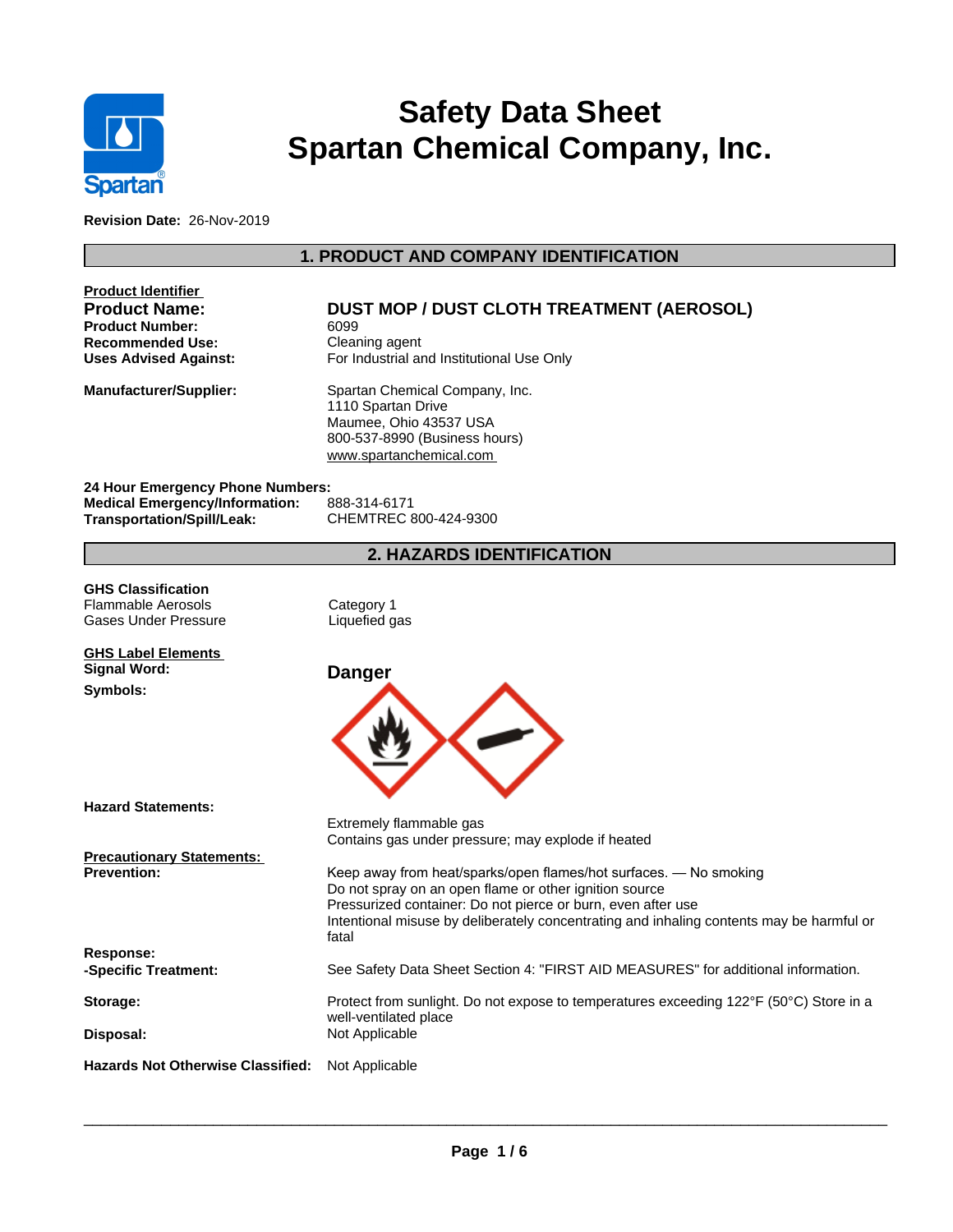- **Other Information:** May be harmful if swallowed.
	- May cause skin irritation.
	- May cause eye irritation.
	- Inhalation of vapors or mist may cause respiratory irritation.

 $\overline{\phantom{a}}$  ,  $\overline{\phantom{a}}$  ,  $\overline{\phantom{a}}$  ,  $\overline{\phantom{a}}$  ,  $\overline{\phantom{a}}$  ,  $\overline{\phantom{a}}$  ,  $\overline{\phantom{a}}$  ,  $\overline{\phantom{a}}$  ,  $\overline{\phantom{a}}$  ,  $\overline{\phantom{a}}$  ,  $\overline{\phantom{a}}$  ,  $\overline{\phantom{a}}$  ,  $\overline{\phantom{a}}$  ,  $\overline{\phantom{a}}$  ,  $\overline{\phantom{a}}$  ,  $\overline{\phantom{a}}$ 

• Keep out of reach of children.

# **3. COMPOSITION / INFORMATION ON INGREDIENTS**

| <b>Chemical Name</b>  | <b>CAS No</b>      | Weight-%  |
|-----------------------|--------------------|-----------|
| Water                 | 7732-18-5          | 40-70     |
| C13-14 Alkane         | 64742-47-8         | $5 - 10$  |
| Mineral Oil           | 8042-47-5          | $5 - 10$  |
| <b>Butane</b>         | 106-97-8           | $3 - 7$   |
| Propane               | 74-98-6            | $1 - 5$   |
| Polyglyceryl-3 Oleate | 9007-48-1          | $1 - 5$   |
| Sodium Benzoate       | 532-32-1           | $0.1 - 1$ |
| Fragrance             | <b>PROPRIETARY</b> | $0.1 - 1$ |
| Diethyl Phthalate     | 84-66-2            | < 0.1     |

Specific chemical identity and/or exact percentage of composition has been withheld as a trade secret.

## **4. FIRST AID MEASURES**

| Wash with soap and water. If skin irritation occurs: Get medical attention.<br>-Skin Contact:<br>-Inhalation:<br>poison control center or physician if you feel unwell.<br>-Ingestion: | -Eye Contact: | Rinse cautiously with water for several minutes. Remove contact lenses, if present and<br>easy to do. Continue rinsing. If eye irritation persists: Get medical attention. |
|----------------------------------------------------------------------------------------------------------------------------------------------------------------------------------------|---------------|----------------------------------------------------------------------------------------------------------------------------------------------------------------------------|
|                                                                                                                                                                                        |               |                                                                                                                                                                            |
|                                                                                                                                                                                        |               | Remove victim to fresh air and keep at rest in a position comfortable for breathing. Call a                                                                                |
|                                                                                                                                                                                        |               | Rinse mouth. Do NOT induce vomiting. Never give anything by mouth to an unconscious<br>person. Get medical attention if you feel unwell.                                   |
| <b>Note to Physicians:</b><br>Treat symptomatically.                                                                                                                                   |               |                                                                                                                                                                            |
|                                                                                                                                                                                        |               | <b>5. FIRE-FIGHTING MEASURES</b>                                                                                                                                           |

| <b>Suitable Extinguishing Media:</b>  | Water spray (fog), Foam                                                                                                              |
|---------------------------------------|--------------------------------------------------------------------------------------------------------------------------------------|
| Specific Hazards Arising from the     | Extremely flammable aerosol. Exposure to high temperature may cause containers to burst.                                             |
| <b>Chemical:</b>                      | Bursting aerosol containers may be propelled from fire at high speed.                                                                |
| <b>Hazardous Combustion Products:</b> | May include Carbon monoxide Carbon dioxide and other toxic gases or vapors.                                                          |
| <b>Protective Equipment and</b>       | Wear MSHA/NIOSH approved self-contained breathing apparatus (SCBA) and full                                                          |
| <b>Precautions for Firefighters:</b>  | protective gear. Water may be used to cool closed containers to prevent pressure build-up                                            |
|                                       | and possible auto ignition or explosion when exposed to extreme heat. In the event of fire<br>and/or explosion do not breathe fumes. |

# **6. ACCIDENTAL RELEASE MEASURES**

| Avoid contact with skin, eyes or clothing. Use personal protective equipment as required.       |
|-------------------------------------------------------------------------------------------------|
| Do not rinse spill onto the ground, into storm sewers or bodies of water.                       |
| Prevent further leakage or spillage if safe to do so. Contain and collect spillage with         |
| non-combustible absorbent material, (e.g. sand, earth, diatomaceous earth, vermiculite)         |
| and place in container for disposal according to local / national regulations (see Section 13). |
|                                                                                                 |

# **7. HANDLING AND STORAGE**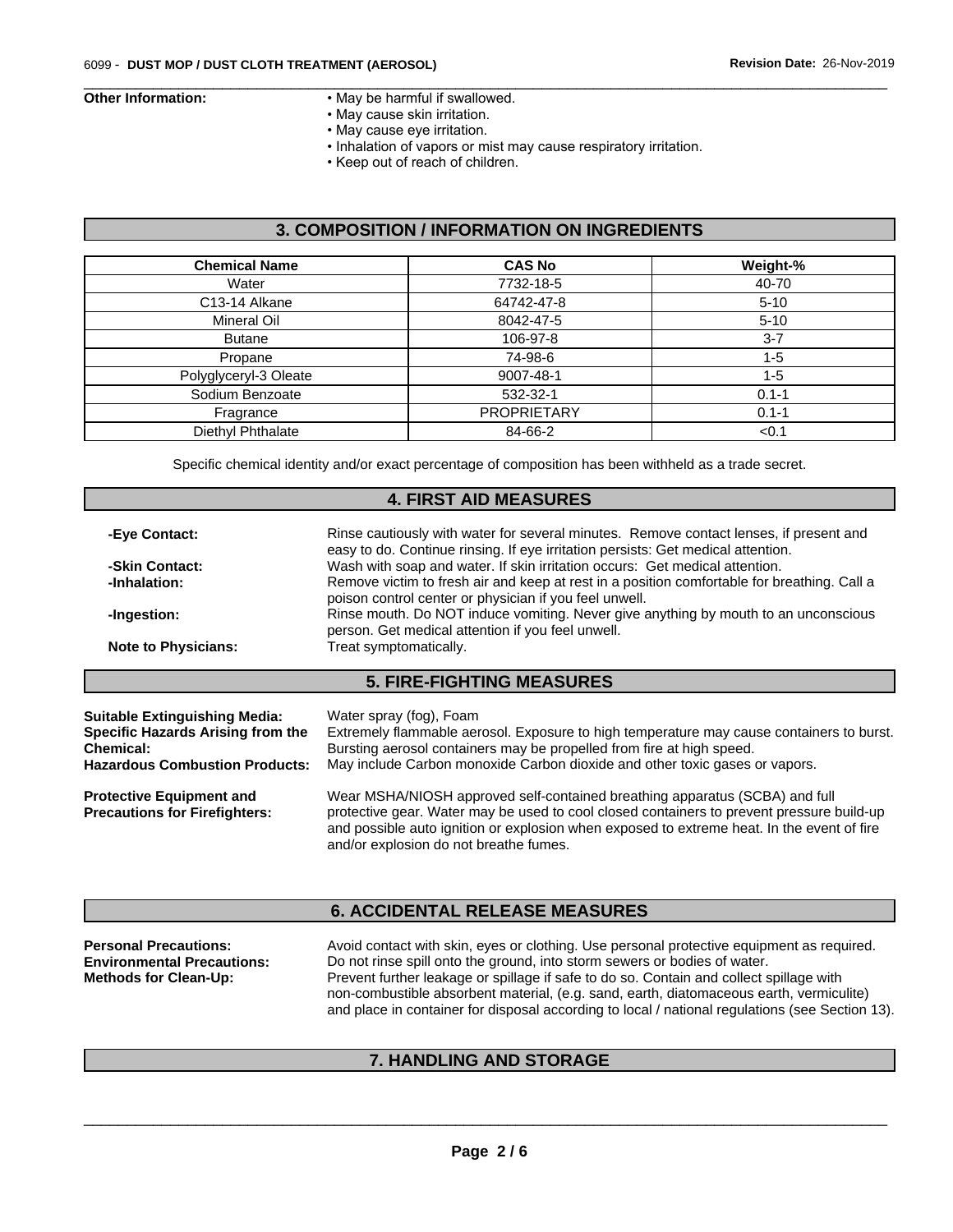children.

**Occupational Exposure Limits:** .

 $\overline{\phantom{a}}$  ,  $\overline{\phantom{a}}$  ,  $\overline{\phantom{a}}$  ,  $\overline{\phantom{a}}$  ,  $\overline{\phantom{a}}$  ,  $\overline{\phantom{a}}$  ,  $\overline{\phantom{a}}$  ,  $\overline{\phantom{a}}$  ,  $\overline{\phantom{a}}$  ,  $\overline{\phantom{a}}$  ,  $\overline{\phantom{a}}$  ,  $\overline{\phantom{a}}$  ,  $\overline{\phantom{a}}$  ,  $\overline{\phantom{a}}$  ,  $\overline{\phantom{a}}$  ,  $\overline{\phantom{a}}$ **Advice on Safe Handling:** Handle in accordance with good industrial hygiene and safety practice. Intentional misuse by deliberately concentrating and inhaling contents may be harmful or fatal. Keep away from heat/sparks/open flames/hot surfaces. — No smoking. Wash thoroughly after handling. **Storage Conditions:** NFPA 30B Level 1 Aerosol.Do not store in direct sunlight or above 122 F° / 50 C°. Exposure to high temperature may cause containers to burst. Keep out of the reach of

#### **8. EXPOSURE CONTROLS / PERSONAL PROTECTION**

| <b>Chemical Name</b>                   | <b>ACGIH TLV</b>                                                                                                                                                                                                                                 | <b>OSHA PEL</b>                                                                      | <b>NIOSH</b>                |  |
|----------------------------------------|--------------------------------------------------------------------------------------------------------------------------------------------------------------------------------------------------------------------------------------------------|--------------------------------------------------------------------------------------|-----------------------------|--|
| <b>Butane</b>                          | STEL: 1000 ppm                                                                                                                                                                                                                                   | (vacated) TWA: 800 ppm                                                               | TWA: 800 ppm                |  |
| 106-97-8                               |                                                                                                                                                                                                                                                  | (vacated) TWA: 1900 mg/m <sup>3</sup>                                                | TWA: 1900 mg/m <sup>3</sup> |  |
| Propane                                | See Appendix F: Minimal                                                                                                                                                                                                                          | TWA: 1000 ppm                                                                        | <b>IDLH: 2100 ppm</b>       |  |
| 74-98-6                                | Oxygen Content                                                                                                                                                                                                                                   | TWA: 1800 mg/m <sup>3</sup>                                                          | TWA: 1000 ppm               |  |
|                                        |                                                                                                                                                                                                                                                  | (vacated) TWA: 1000 ppm<br>(vacated) TWA: 1800 mg/m <sup>3</sup>                     | TWA: $1800 \text{ mg/m}^3$  |  |
| Diethyl Phthalate<br>84-66-2           | TWA: $5 \text{ mg/m}^3$                                                                                                                                                                                                                          | (vacated) TWA: $5 \text{ mg/m}^3$                                                    | TWA: $5 \text{ mg/m}^3$     |  |
| <b>Personal Protective Equipment</b>   | engineering controls should be considered.                                                                                                                                                                                                       | chemicals above the occupational exposure limits, local exhaust ventilation or other |                             |  |
| <b>Eye/Face Protection:</b>            | Not required with expected use.                                                                                                                                                                                                                  |                                                                                      |                             |  |
| <b>Skin and Body Protection:</b>       | Not required with expected use.                                                                                                                                                                                                                  |                                                                                      |                             |  |
| <b>Respiratory Protection:</b>         | Not required with expected use.<br>If occupational exposure limits are exceeded or respiratory irritation occurs, use of a<br>NIOSH/MSHA approved respirator suitable for the use-conditions and chemicals in Section<br>3 should be considered. |                                                                                      |                             |  |
| <b>General Hygiene Considerations:</b> | Wash hands and any exposed skin thoroughly after handling.<br>See 29 CFR 1910.132-138 for further guidance.                                                                                                                                      |                                                                                      |                             |  |

# **9. PHYSICAL AND CHEMICAL PROPERTIES**

| Appearance/Physical State:             | Aerosol                                                |
|----------------------------------------|--------------------------------------------------------|
| Color:                                 | White emulsion                                         |
| Odor:                                  | Bland                                                  |
| pH:                                    | 8.0-9.0                                                |
| <b>Melting Point / Freezing Point:</b> | No information available.                              |
| Boiling Point / Boiling Range:         | 132 °C / 270 °F (Product without propellant) Estimated |
| <b>Flash Point:</b>                    | < -58 °C $/$ < -72 °F (Propellant-estimated)           |
| <b>Evaporation Rate:</b>               | $\,<\,$                                                |
| Flammability (solid, gas)              | No information available.                              |
| <b>Upper Flammability Limit:</b>       | No information available.                              |
| Lower Flammability Limit:              | No information available.                              |
| Vapor Pressure:                        | No information available.                              |
| <b>Vapor Density:</b>                  | No information available.                              |
| <b>Specific Gravity:</b>               | 0.95 (Product without propellant)                      |
| Solubility(ies):                       | No information available.                              |
| <b>Partition Coefficient:</b>          | No information available.                              |
| <b>Autoignition Temperature:</b>       | No information available.                              |
| <b>Decomposition Temperature:</b>      | No information available.                              |
| Viscosity:                             | <b>INo information available.</b>                      |

# **10. STABILITY AND REACTIVITY**

**Reactivity:** This material is considered to be non-reactive under normal conditions of use. **Chemical Stability: Chemical Stability: Stable under normal conditions.**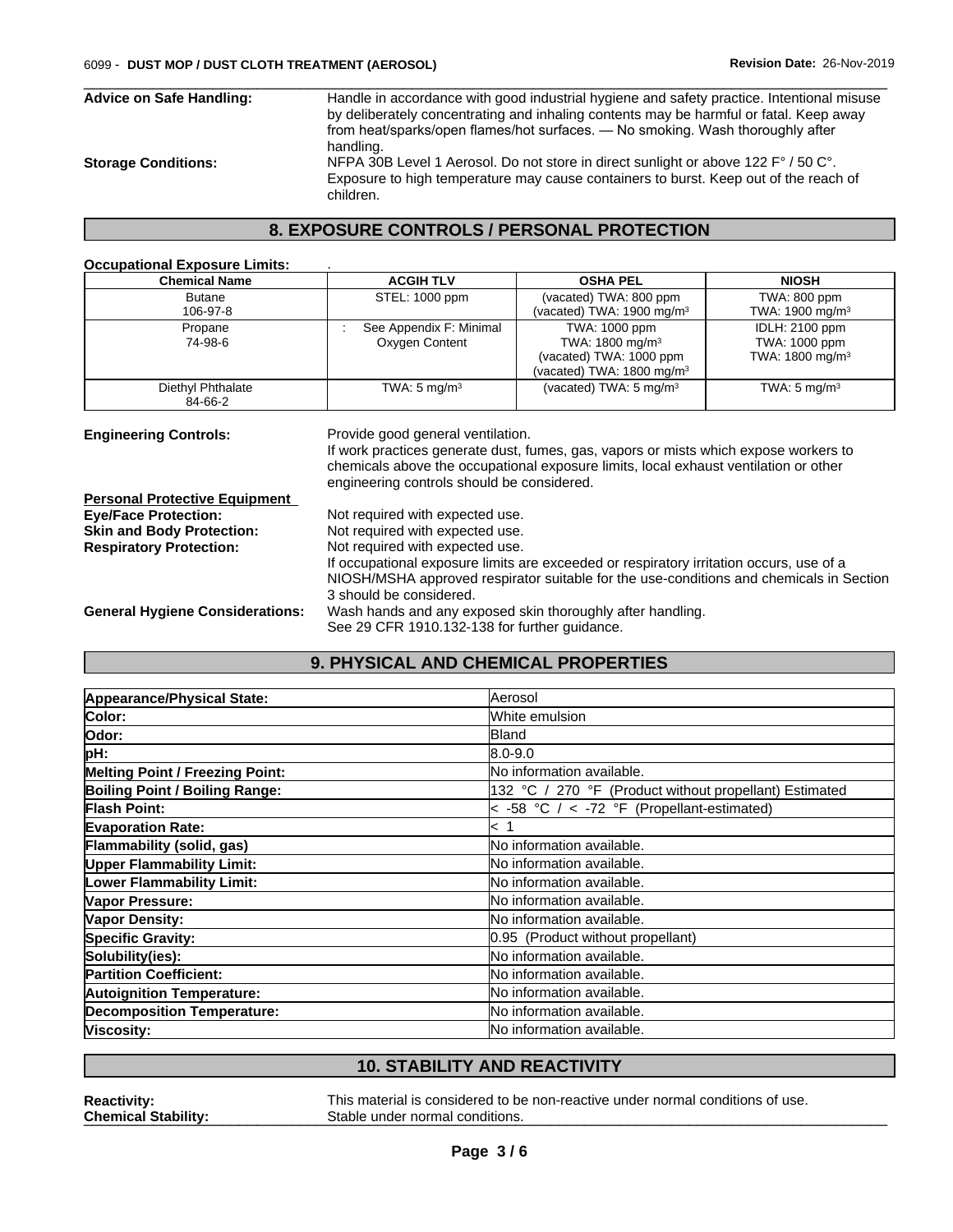|                                | <b>Possibility of Hazardous Reactions:</b> Not expected to occur with normal handling and storage. |
|--------------------------------|----------------------------------------------------------------------------------------------------|
| <b>Conditions to Avoid:</b>    | Extremes of temperature and direct sunlight.                                                       |
| Incompatible Materials:        | Strong oxidizing agents. Strong acids.                                                             |
| <b>Hazardous Decomposition</b> | May include carbon monoxide, carbon dioxide (CO2) and other toxic gases or vapors.                 |
| <b>Products:</b>               |                                                                                                    |

# **11. TOXICOLOGICAL INFORMATION**

 $\overline{\phantom{a}}$  ,  $\overline{\phantom{a}}$  ,  $\overline{\phantom{a}}$  ,  $\overline{\phantom{a}}$  ,  $\overline{\phantom{a}}$  ,  $\overline{\phantom{a}}$  ,  $\overline{\phantom{a}}$  ,  $\overline{\phantom{a}}$  ,  $\overline{\phantom{a}}$  ,  $\overline{\phantom{a}}$  ,  $\overline{\phantom{a}}$  ,  $\overline{\phantom{a}}$  ,  $\overline{\phantom{a}}$  ,  $\overline{\phantom{a}}$  ,  $\overline{\phantom{a}}$  ,  $\overline{\phantom{a}}$ 

| <b>Likely Routes of Exposure:</b><br><b>Symptoms of Exposure:</b> | Eyes, Skin, Ingestion, Inhalation.                                                     |
|-------------------------------------------------------------------|----------------------------------------------------------------------------------------|
| -Eye Contact:                                                     | Pain and redness.                                                                      |
| -Skin Contact:                                                    | Drying of the skin.                                                                    |
| -Inhalation:                                                      | Nasal discomfort and coughing.                                                         |
| -Ingestion:                                                       | Pain, nausea, vomiting and diarrhea.                                                   |
| Immediate, Delayed, Chronic Effects                               |                                                                                        |
| Product Information:                                              | Data not available or insufficient for classification.                                 |
| Target Organ Effects:<br><b>Numerical Measures of Toxicity</b>    | Central nervous system.                                                                |
|                                                                   | The following acute toxicity estimates (ATE) are calculated based on the GHS document. |

| ATEmix (oral):           | 50505 mg/kg  |
|--------------------------|--------------|
| ATEmix (dermal):         | 20202 mg/kg  |
| ATEmix (inhalation-gas): | 3021468 mg/l |

#### **Component Acute Toxicity Information**

| <b>Chemical Name</b>                     | Oral LD50            | Dermal LD50             | <b>Inhalation LC50</b>             |
|------------------------------------------|----------------------|-------------------------|------------------------------------|
| Water<br>7732-18-5                       | $> 90$ mL/kg (Rat)   | Not Available           | Not Available                      |
| C <sub>13</sub> -14 Alkane<br>64742-47-8 | $>$ 5000 mg/kg (Rat) | $>$ 2000 mg/kg (Rabbit) | $> 5.2$ mg/L (Rat) 4 h             |
| Mineral Oil<br>8042-47-5                 | $>$ 5000 mg/kg (Rat) | Not Available           | Not Available                      |
| <b>Butane</b><br>106-97-8                | Not Available        | Not Available           | $= 658$ g/m <sup>3</sup> (Rat) 4 h |
| Propane<br>74-98-6                       | Not Available        | Not Available           | $= 658$ mg/L (Rat) 4 h             |
| Sodium Benzoate<br>532-32-1              | $= 4070$ mg/kg (Rat) | Not Available           | Not Available                      |
| Diethyl Phthalate<br>84-66-2             | $= 8600$ mg/kg (Rat) | $> 11200$ mg/kg (Rat)   | $> 4.64$ mg/L (Rat) 6 h            |

**Carcinogenicity:** No components present at 0.1% or greater are listed as to being carcinogens by ACGIH, IARC, NTP or OSHA.

# **12. ECOLOGICAL INFORMATION**

#### **Ecotoxicity**

| <b>Chemical Name</b>                     | <b>Algae/Aquatic Plants</b> | Fish                                                                                                                                                                | <b>Toxicity to</b><br><b>Microorganisms</b> | Crustacea                            |
|------------------------------------------|-----------------------------|---------------------------------------------------------------------------------------------------------------------------------------------------------------------|---------------------------------------------|--------------------------------------|
| C <sub>13</sub> -14 Alkane<br>64742-47-8 | Not Available               | 45: 96 h Pimephales<br>promelas mg/L LC50<br>flow-through 2.2: 96 h<br>Lepomis macrochirus mg/L<br>LC50 static 2.4: 96 h<br>Oncorhynchus mykiss mg/L<br>LC50 static | Not Available                               | Not Available                        |
| Mineral Oil<br>8042-47-5                 | Not Available               | 10000: 96 h Lepomis<br>macrochirus mg/L LC50                                                                                                                        | Not Available                               | Not Available                        |
| Sodium Benzoate<br>532-32-1              | Not Available               | 420 - 558: 96 h Pimephales<br>promelas mg/L LC50<br>flow-through 100: 96 h<br>Pimephales promelas mg/L<br>LC50 static                                               | Not Available                               | 650: 48 h Daphnia magna<br>mg/L EC50 |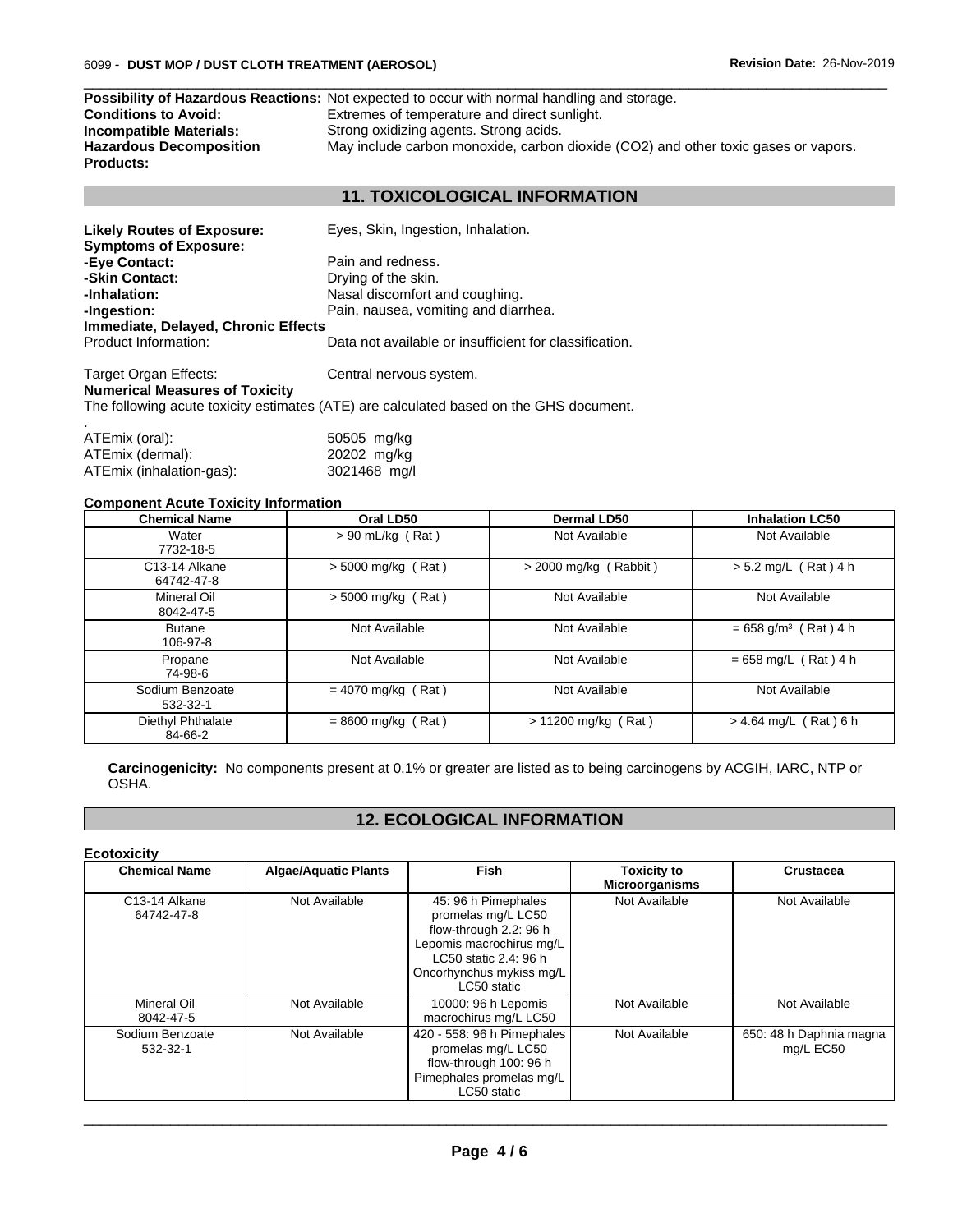#### 6099 - **DUST MOP / DUST CLOTH TREATMENT (AEROSOL) Revision Date:** 26-Nov-2019

| Diethyl Phthalate | 23: 72 h Desmodesmus                     | 17: 96 h Pimephales                              | Not Available | 36 - 74: 48 h Daphnia    |
|-------------------|------------------------------------------|--------------------------------------------------|---------------|--------------------------|
| 84-66-2           | subspicatus mg/L EC50 23:                | promelas mg/L LC50                               |               | magna mg/L EC50 86: 48 h |
|                   | 72 h Desmodesmus                         | flow-through 16.8: 96 h                          |               | Daphnia magna mg/L EC50  |
|                   | subspicatus mg/L EC50<br>static 21: 96 h | Pimephales promelas mg/L<br>LC50 static 22: 96 h |               | Static                   |
|                   | Desmodesmus subspicatus                  | Lepomis macrochirus mg/L                         |               |                          |
|                   | mg/L EC50 21: 96 h                       | LC50 flow-through 16.7: 96 h                     |               |                          |
|                   | Desmodesmus subspicatus                  | Lepomis macrochirus mg/L                         |               |                          |
|                   | mg/L EC50 static 42 - 255:               | LC50 static 12: 96 h                             |               |                          |
|                   | 72 h Pseudokirchneriella                 | Oncorhynchus mykiss mg/L                         |               |                          |
|                   | subcapitata mg/L EC50 2.11               | LC50 flow-through                                |               |                          |
|                   | - 4.29: 96 h                             |                                                  |               |                          |
|                   | Pseudokirchneriella                      |                                                  |               |                          |
|                   | subcapitata mg/L EC50                    |                                                  |               |                          |
|                   | static                                   |                                                  |               |                          |

**Personal Degradability:** No information available. **Bioaccumulation:** No information available.

**Other Adverse Effects:** No information available.

## **13. DISPOSAL CONSIDERATIONS**

**Disposal of Wastes:** Dispose of in accordance with federal, state and local regulations. **Contaminated Packaging:** Pressurized container: Do not pierce or burn, even after use. Dispose of in accordance with federal, state and local regulations.

# **14. TRANSPORT INFORMATION**

| ו טע.                          |                                                                                                                                            |
|--------------------------------|--------------------------------------------------------------------------------------------------------------------------------------------|
| UN/ID No:                      | UN1950                                                                                                                                     |
| <b>Proper Shipping Name:</b>   | Aerosols                                                                                                                                   |
| <b>Hazard Class:</b>           | 2.1                                                                                                                                        |
| <b>Special Provisions:</b>     | This product meets the exception requirements of section 49 CFR 173.306 as a limited<br>quantity and may be shipped as a limited quantity. |
| IMDG:                          |                                                                                                                                            |
| UN/ID No:                      | UN1950                                                                                                                                     |
| <b>Proper Shipping Name:</b>   | Aerosols                                                                                                                                   |
| <b>Hazard Class:</b>           | 2.1                                                                                                                                        |
| <b>Additional information:</b> | Limited Quantity                                                                                                                           |
|                                |                                                                                                                                            |

#### **15. REGULATORY INFORMATION**

**TSCA Status:** (Toxic Substance Control Act Section 8(b) Inventory) All chemical substances in this product are included on or exempted from listing on the TSCA Inventory of Chemical Substances.

#### **SARA 313**

**DOT:** 

This product does not contain listed substances above the "de minimus" level

#### **SARA 311/312 Hazard Categories**

| <b>Acute Health Hazard:</b>        | Yes |
|------------------------------------|-----|
| <b>Chronic Health Hazard:</b>      | No  |
| Fire Hazard:                       | No. |
| Sudden release of pressure hazard: | Yes |
| <b>Reactive Hazard:</b>            | No. |

#### **California Proposition 65**

This product is not subject to warning requirements under California Proposition 65.

# **16. OTHER INFORMATION**